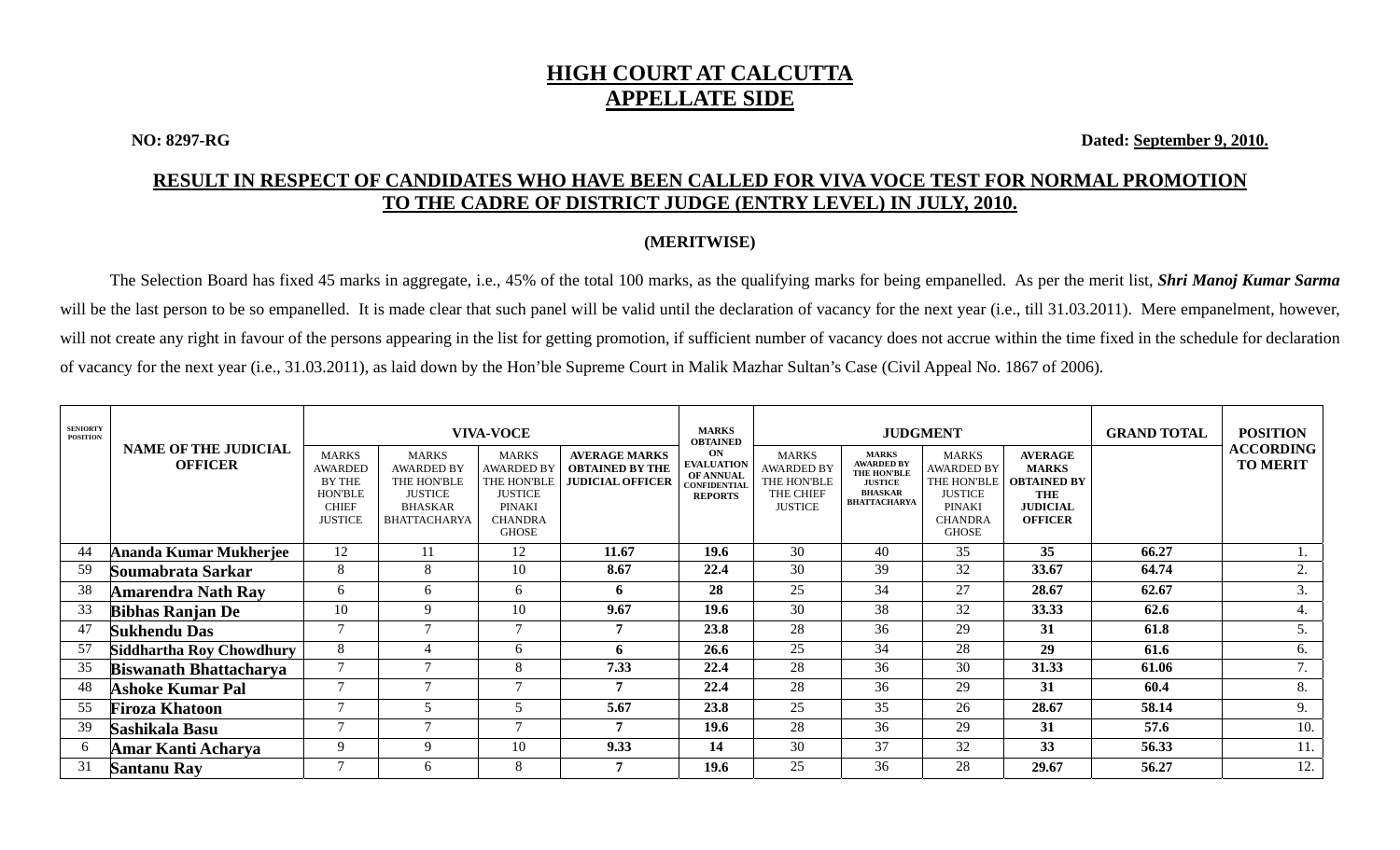| 62  | Kaushik Bhattacharya             | 5                      | 5                        | $\overline{4}$ | 4.67           | 25.2 | 22              | 31              | 24              | 25.67           | 55.54             | 13.               |
|-----|----------------------------------|------------------------|--------------------------|----------------|----------------|------|-----------------|-----------------|-----------------|-----------------|-------------------|-------------------|
| 27  | Subhendu Bhattacharya            | 8                      | 6                        | 6              | 6.67           | 18.2 | 28              | 36              | 27              | 30.33           | 55.2              | 14.               |
| 37  | <b>Bharati Bhattacharva</b>      | $\tau$                 | $\overline{7}$           | $\overline{7}$ | 7              | 16.8 | 28              | 36              | $\overline{29}$ | 31              | 54.8              | 15.               |
| 16  | <b>Banani Chakraborty</b>        | $\,8\,$                | $\overline{7}$           | 8              | 7.67           | 15.4 | 25              | 36              | 30              | 31              | 54.07             | 16.               |
| 28  | <b>Uttam Kumar Shaw</b>          | 6                      | 5                        | 6              | 5.67           | 19.6 | $\overline{25}$ | 34              | 26              | 28.33           | 53.6              | 17.               |
| 46  | Kanhaiya Pr. Shah                | 6                      | 6                        | 6              | 6              | 18.2 | 26              | $\overline{34}$ | 28              | 29.33           | 53.53             | 18.               |
| 70  | <b>Hargovind Singh</b>           | 5                      | 5                        | 5 <sup>1</sup> | 5              | 19.6 | 28              | 32              | 25              | 28.33           | 52.93             | 19.               |
| 114 | Partha Sarathi Chatterjee        | 4                      | $\overline{4}$           | $\overline{4}$ | 4              | 22.4 | 25              | 30              | 24              | 26.33           | 52.73             | 20.               |
| 5   | <b>Sudeb Mitra</b>               | 8                      | 8                        | 8              | 8              | 14   | 26              | 36              | 30              | 30.67           | 52.67             | 21.               |
| 41  | <b>Ashish Maitra</b>             | 5                      | 5                        | 5              | 5              | 19.6 | $\overline{25}$ | $\overline{32}$ | 25              | 27.33           | 51.93             | $\overline{22}$ . |
| 40  | <b>Shyamsundar Chattopadhyay</b> | 6                      | 6                        | 6              | 6              | 16.8 | 25              | 34              | 28              | 29              | 51.8              | 23.               |
| 43  | Ajay Kumar Das                   | 6                      | 6                        | 6              | 6              | 16.8 | 25              | 34              | $\overline{28}$ | $\overline{29}$ | $\overline{51.8}$ | 24.               |
| 26  | Ashish Kumar Senapati            | $\overline{7}$         | 6                        | $\tau$         | 6.67           | 15.4 | 27              | 35              | 27              | 29.67           | 51.74             | 25.               |
| 20  | <b>Sankar Kumar Ghosh</b>        | $\tau$                 | $\overline{7}$           | 8              | 7.33           | 14   | 25              | 36              | 30              | 30.33           | 51.66             | 26.               |
| 29  | Sikha Sen                        | 6                      | 6                        | 6              | 6              | 15.4 | 25              | 36              | 28              | 29.67           | 51.07             | 27.               |
| 68  | Santanu Mishra                   | 5                      | 5                        | 5              | 5              | 19.6 | 22              | 32              | 25              | 26.33           | 50.93             | 28.               |
| 4   | <b>Madhab Lal Dutta</b>          | $\overline{7}$         | 6                        | $\tau$         | 6.66           | 14   | 28              | $\overline{34}$ | $\overline{27}$ | 29.67           | 50.33             | 29.               |
| 45  | <b>Gurupada Mondal</b>           | 5                      | 5                        | 6              | 5.33           | 16.8 | 25              | 33              | 26              | 28              | 50.13             | 30.               |
| 30  | <b>Ranjan Kumar Gupta</b>        | 5                      | 5                        | 5 <sup>1</sup> | 5              | 18.2 | $\overline{22}$ | 32              | 25              | 26.33           | 49.53             | 31.               |
| 18  | <b>Ava Khan</b>                  | 6                      | 6                        | 6              | 6              | 14   | 25              | 34              | 28              | 29              | 49                | 32.               |
| 14  | Partha Sarathi Mukhopadhyay      | $5\,$                  | $\boldsymbol{\varDelta}$ | 6              | 5              | 16.4 | 25              | $32\,$          | 25              | 27.33           | 48.73             | 33.               |
| 77  | Ajeya Matilal                    | $\overline{4}$         | $\overline{4}$           | $\overline{3}$ | 3.67           | 19.6 | $\overline{25}$ | $\overline{28}$ | $\overline{22}$ | 25              | 48.27             | 34.               |
| 50  | Jaladhar Mondal                  | $\overline{3}$         | $\overline{2}$           |                | $\overline{2}$ | 23.8 | $22\,$          | 24              | 20              | 22              | 47.8              | 35.               |
| 24  | Tapan Kumar Das - II             | 5                      | 5                        | 5 <sup>5</sup> | 5              | 15.4 | $\overline{25}$ | 32              | 25              | 27.33           | 47.73             | 36.               |
| 25  | Anupam Bhattacharya              | 5                      | 5                        | 5              | 5              | 15.4 | $\overline{25}$ | $\overline{32}$ | $\overline{25}$ | 27.33           | 47.73             | 37.               |
| 67  | <b>Buli Das</b>                  | 5                      | 5                        | 5              | 5              | 15.4 | 25              | 32              | 25              | 27.33           | 47.73             | 38.               |
| 21  | Dipankar Pal                     | 5                      | 5                        | 5 <sup>1</sup> | 5              | 15.4 | 24              | 32              | 25              | 27              | 47.4              | 39.               |
| 51  | Anjali Sinha                     | $\sqrt{2}$             | $\overline{2}$           | $\overline{2}$ | $\overline{2}$ | 21   | $\overline{25}$ | $\overline{24}$ | $\overline{20}$ | 23              | 46                | 40.               |
| 10  | Tapan Kumar Das - I              | 4                      | $\boldsymbol{\varDelta}$ | $\overline{4}$ | 4              | 16.8 | $\overline{25}$ | 30              | 24              | 26.33           | 45.8              | 41.               |
| 63  | <b>Asish Deb</b>                 | $\overline{2}$         | $\overline{2}$           | $\overline{2}$ | $\overline{2}$ | 22.4 | 20              | 24              | 20              | 21.33           | 45.73             | 42.               |
| 2   | Golam Ambia                      | 5                      | 5                        | 5              | 5              | 14   | 23              | 32              | 25              | 26.67           | 45.67             | 43.               |
| 64  | <b>Shyamal Kumar Biswas</b>      | $\mathcal{D}_{\alpha}$ |                          | $\mathcal{D}$  | 1.67           | 23.8 | 20              | 22              | 18              | 20              | 45.47             | 44.               |
| 96  | Yasmin Fatma                     | 3                      | 2                        | $\overline{2}$ | 2.33           | 22.4 | 20              | 22              | 20              | 20.67           | 45.4              | 45.               |
| 42  | Jayati Bhattacharya (Das)        | $5\overline{)}$        | 5                        | 5              | 5              | 14   | $22\,$          | 32              | 25              | 26.33           | 45.33             | 46.               |
| 108 | <b>Shyam Prakash Rajak</b>       | $\mathbf{1}$           |                          |                | $\mathbf{1}$   | 26.6 | 15              | 20              | 18              | 17.67           | 45.27             | 47.               |
| 69  | <b>Mina Sarkar</b>               | $\mathfrak{Z}$         | $\mathfrak{Z}$           | 3 <sup>7</sup> | $\mathbf{3}$   | 18.2 | 25              | 28              | 22              | 25              | 45.2              | 48.               |
| 76  | Manoj Kumar Sarma                | $\overline{2}$         | 2                        | $\overline{2}$ | $\mathbf{2}$   | 21   | 22              | 24              | 20              | 22              | 45                | 49.               |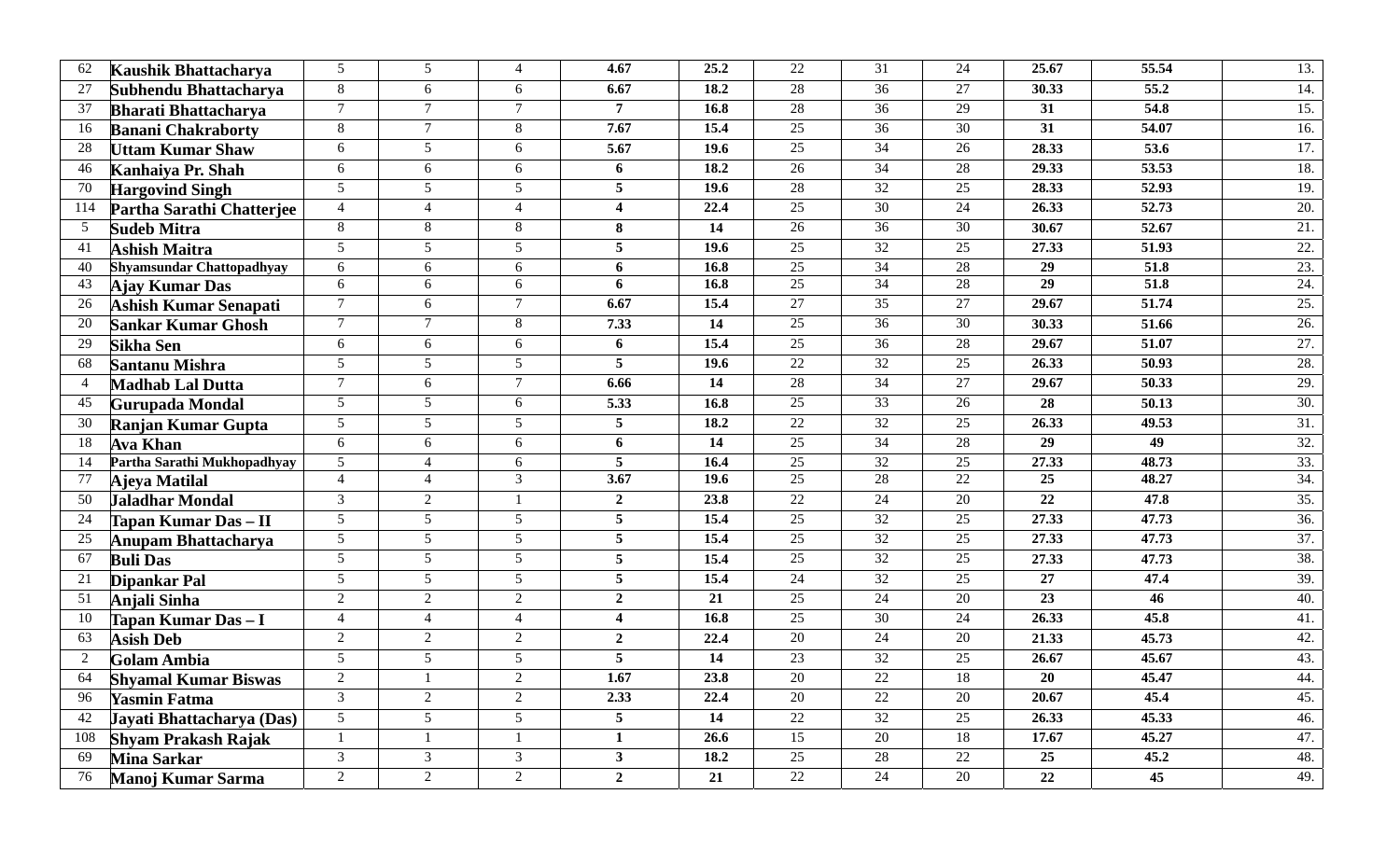## **Candidates securing marks below 45%**

| <b>Santanu Jha</b>           |                                    |                                                     |                | 1                      | 25.2              | 18                                                                                | 20                                                                                                                     | 18                                                                                            | 18.67                                                                                                   | 44.87                                                                                                                                 | 50.                                                                      |
|------------------------------|------------------------------------|-----------------------------------------------------|----------------|------------------------|-------------------|-----------------------------------------------------------------------------------|------------------------------------------------------------------------------------------------------------------------|-----------------------------------------------------------------------------------------------|---------------------------------------------------------------------------------------------------------|---------------------------------------------------------------------------------------------------------------------------------------|--------------------------------------------------------------------------|
| Sibasis Sarkar               | 3                                  | 3                                                   | 3              | $\mathbf{3}$           | 16.8              | 25                                                                                | 28                                                                                                                     | 22                                                                                            | 25                                                                                                      | 44.8                                                                                                                                  | 51.                                                                      |
| <b>Pulak Kumar Tewari</b>    | $\mathbf{1}$                       |                                                     |                | $\mathbf{1}$           |                   | $\overline{20}$                                                                   |                                                                                                                        | $\overline{18}$                                                                               |                                                                                                         |                                                                                                                                       | $\overline{52}$ .                                                        |
| Manojyoti Bhattacharya       | $\overline{4}$                     | $\overline{2}$                                      |                | 2.33                   | 22.4              | 18                                                                                | $\overline{22}$                                                                                                        | 20                                                                                            | 20                                                                                                      | 44.73                                                                                                                                 | 53.                                                                      |
|                              | 3                                  | $\overline{2}$                                      | 3              | 2.67                   | 22.4              | 18                                                                                | $\overline{22}$                                                                                                        | $\overline{20}$                                                                               |                                                                                                         | 44.71                                                                                                                                 | 54.                                                                      |
| Partha Pratim Das            |                                    |                                                     |                |                        |                   |                                                                                   |                                                                                                                        |                                                                                               |                                                                                                         |                                                                                                                                       | $\overline{55}$ .                                                        |
| <b>Sunirmal Dutta</b>        | $\mathbf{1}$                       |                                                     |                | $\mathbf{1}$           |                   |                                                                                   |                                                                                                                        |                                                                                               |                                                                                                         |                                                                                                                                       | 56.                                                                      |
| <b>Amit Chattopadhyay</b>    |                                    |                                                     |                |                        |                   |                                                                                   |                                                                                                                        |                                                                                               |                                                                                                         |                                                                                                                                       | 57.                                                                      |
| <b>Shampa Dutta (Paul)</b>   | 2                                  | $\overline{2}$                                      | $\overline{2}$ | $\overline{2}$         |                   |                                                                                   |                                                                                                                        | 20                                                                                            | <b>20</b>                                                                                               |                                                                                                                                       | 58.                                                                      |
| <b>Asish Kumar Das</b>       |                                    |                                                     |                | $\mathbf{1}$           |                   |                                                                                   |                                                                                                                        | 18                                                                                            |                                                                                                         |                                                                                                                                       | 59.                                                                      |
| <b>Arti Sharma Roy</b>       | $\mathbf{1}$                       |                                                     |                | $\mathbf{1}$           |                   |                                                                                   |                                                                                                                        |                                                                                               |                                                                                                         |                                                                                                                                       | 60.                                                                      |
| <b>Pallab Roy Chowdhury</b>  |                                    | $\overline{2}$                                      |                | $\overline{2}$         |                   |                                                                                   | 24                                                                                                                     |                                                                                               |                                                                                                         |                                                                                                                                       | 61.                                                                      |
| <b>Debasish Bandopadhyay</b> |                                    |                                                     |                | $\mathbf{1}$           |                   |                                                                                   |                                                                                                                        |                                                                                               |                                                                                                         |                                                                                                                                       | $\overline{62}$ .                                                        |
| <b>Amalendu Bhowmick</b>     |                                    |                                                     |                | $\mathbf{1}$           | 22.4              | 20                                                                                | 22                                                                                                                     | 18                                                                                            | 20                                                                                                      | 43.4                                                                                                                                  | 63.                                                                      |
| <b>Shyamalendu Ghosal</b>    | $\overline{4}$                     | $\overline{3}$                                      | 5              | 4                      | 14                |                                                                                   |                                                                                                                        |                                                                                               | 25.33                                                                                                   | 43.33                                                                                                                                 | 64.                                                                      |
| Pulak Kumar Kundu            | $\overline{4}$                     | $\overline{4}$                                      | $\overline{4}$ | $\boldsymbol{\Lambda}$ | 14                |                                                                                   | 30                                                                                                                     | 24                                                                                            | 25.33                                                                                                   | 43.33                                                                                                                                 | 65.                                                                      |
| <b>Gour Sundar Banerjee</b>  | 5                                  | 5                                                   | 5              | 5                      | 11.2              | 24                                                                                | 32                                                                                                                     | 25                                                                                            | 27                                                                                                      | 43.2                                                                                                                                  | 66.                                                                      |
| Subrata Hazra (Saha)         | 2                                  | $\overline{2}$                                      | $\overline{2}$ | $\overline{2}$         | 18.2              | 25                                                                                | 24                                                                                                                     | 20                                                                                            | $\overline{23}$                                                                                         | 43.2                                                                                                                                  | 67.                                                                      |
| Sankar Mani Tripathi         | $\overline{2}$                     | $\overline{2}$                                      |                | $\overline{1.67}$      | $\overline{22.4}$ |                                                                                   | 21                                                                                                                     | $\overline{18}$                                                                               |                                                                                                         | 43.07                                                                                                                                 | 68.                                                                      |
| <b>Debasish Dutta</b>        | $\overline{2}$                     |                                                     |                | 1.33                   | 22.4              | 18                                                                                | $22\,$                                                                                                                 | 18                                                                                            | 19.33                                                                                                   | 43.06                                                                                                                                 | 69.                                                                      |
| <b>Swadesh Ranjan Ray</b>    | 1                                  | $\overline{0}$                                      |                | 0.66                   | 22.4              | 20                                                                                | 23                                                                                                                     | 17                                                                                            | 20                                                                                                      | 43.06                                                                                                                                 | 70.                                                                      |
| <b>Shukla Sengupta</b>       | 3                                  | 2                                                   |                | $\overline{2}$         | 21                | 18                                                                                | $\overline{22}$                                                                                                        | 20                                                                                            | 20                                                                                                      | 43                                                                                                                                    | 71.                                                                      |
| <b>Arghadeb Khan</b>         |                                    | $\overline{2}$                                      |                | 1.33                   | 21                | 22                                                                                | $\overline{22}$                                                                                                        | 18                                                                                            | 20.67                                                                                                   | 43                                                                                                                                    | 72.                                                                      |
| Raja Chatterjee              | $\mathbf{1}$                       |                                                     |                | $\mathbf{1}$           | 21                | 25                                                                                | 20                                                                                                                     | 18                                                                                            | 21                                                                                                      | 43                                                                                                                                    | 73.                                                                      |
| <b>Javanta Kolev</b>         |                                    |                                                     |                | $\mathbf{1}$           | 23.8              | 16                                                                                | 20                                                                                                                     | 18                                                                                            | 18                                                                                                      | 42.8                                                                                                                                  | 74.                                                                      |
| Quazi Safiur Rahaman         | $\overline{1}$                     |                                                     |                | $\mathbf{1}$           | $\overline{21}$   | $\overline{22}$                                                                   | $\overline{22}$                                                                                                        | $\overline{18}$                                                                               | 20.67                                                                                                   | 42.67                                                                                                                                 | 75.                                                                      |
| <b>Arup Basu</b>             | $\overline{2}$                     |                                                     | $\overline{2}$ | 1.67                   | 21                | 20                                                                                | $\overline{22}$                                                                                                        | 18                                                                                            | 20                                                                                                      | 42.67                                                                                                                                 | 76.                                                                      |
| Indranil Adhikari            | 2                                  |                                                     |                | 1.33                   | $\overline{21}$   | 20                                                                                | $\overline{22}$                                                                                                        | $\overline{18}$                                                                               | $\overline{20}$                                                                                         | 42.33                                                                                                                                 | 77.                                                                      |
| <b>Apurba Sinha Roy</b>      | $\overline{2}$                     | $\overline{2}$                                      | $\overline{2}$ | $\overline{2}$         | $\overline{21}$   | 18                                                                                | $\overline{20}$                                                                                                        | 20                                                                                            | 19.33                                                                                                   | 42.33                                                                                                                                 | 78.                                                                      |
| <b>Sumitra Roy</b>           | $\overline{2}$                     |                                                     |                | 1.33                   | 21                | $\overline{20}$                                                                   | 21                                                                                                                     | $\overline{18}$                                                                               | 19.67                                                                                                   | $\overline{42}$                                                                                                                       | 79.                                                                      |
| <b>Tarak Nath Bhagat</b>     | $\overline{0}$                     | $\overline{0}$                                      | $\overline{0}$ | $\mathbf{0}$           | 25.9              | 15                                                                                | 18                                                                                                                     | 15                                                                                            | 16                                                                                                      | 41.9                                                                                                                                  | 80.                                                                      |
| <b>Sandipan Bandopadhyay</b> | 3                                  | $\overline{3}$                                      | 3              | $\mathbf{3}$           | 15.4              | 20                                                                                | 28                                                                                                                     | 22                                                                                            | 23.33                                                                                                   | 41.73                                                                                                                                 | 81.                                                                      |
| <b>Rabindra Nath Malik</b>   |                                    |                                                     | $\overline{2}$ | 1.33                   | 19.6              | 22                                                                                | $22\,$                                                                                                                 | 18                                                                                            | 20.67                                                                                                   | 41.6                                                                                                                                  | 82.                                                                      |
| Prabir Kr. Mishra            |                                    |                                                     | $\overline{2}$ | 1.33                   | 19.6              | $\overline{22}$                                                                   | 22                                                                                                                     | 18                                                                                            | 20.67                                                                                                   | 41.6                                                                                                                                  | 83.                                                                      |
|                              | <b>Shyamal Kumar Roy Chowdhury</b> | $5\overline{)}$<br>$\overline{2}$<br>$\overline{2}$ | 5              | 5<br>$\overline{2}$    | 5<br>1.33         | 23.8<br>$\overline{12.6}$<br>25.2<br>23.8<br>22.4<br>23.8<br>22.4<br>19.6<br>22.4 | 24<br>$22\,$<br>$\overline{20}$<br>18<br>18<br>22<br>22<br>$\overline{20}$<br>$\overline{22}$<br>$\overline{22}$<br>18 | 22<br>32<br>18<br>20<br>$22\,$<br>$\overline{22}$<br>21<br>$\overline{22}$<br>$\overline{30}$ | $\overline{25}$<br>$\overline{18}$<br>18<br>$\overline{18}$<br>20<br>$\overline{18}$<br>$\overline{24}$ | $\overline{20}$<br>$\overline{20}$<br>$\overline{27}$<br>19.33<br>19.33<br>19.33<br>20.33<br>22<br>$\overline{20}$<br>$\overline{19}$ | 44.8<br>44.6<br>44.53<br>44.46<br>44.4<br>44.13<br>43.73<br>43.6<br>43.4 |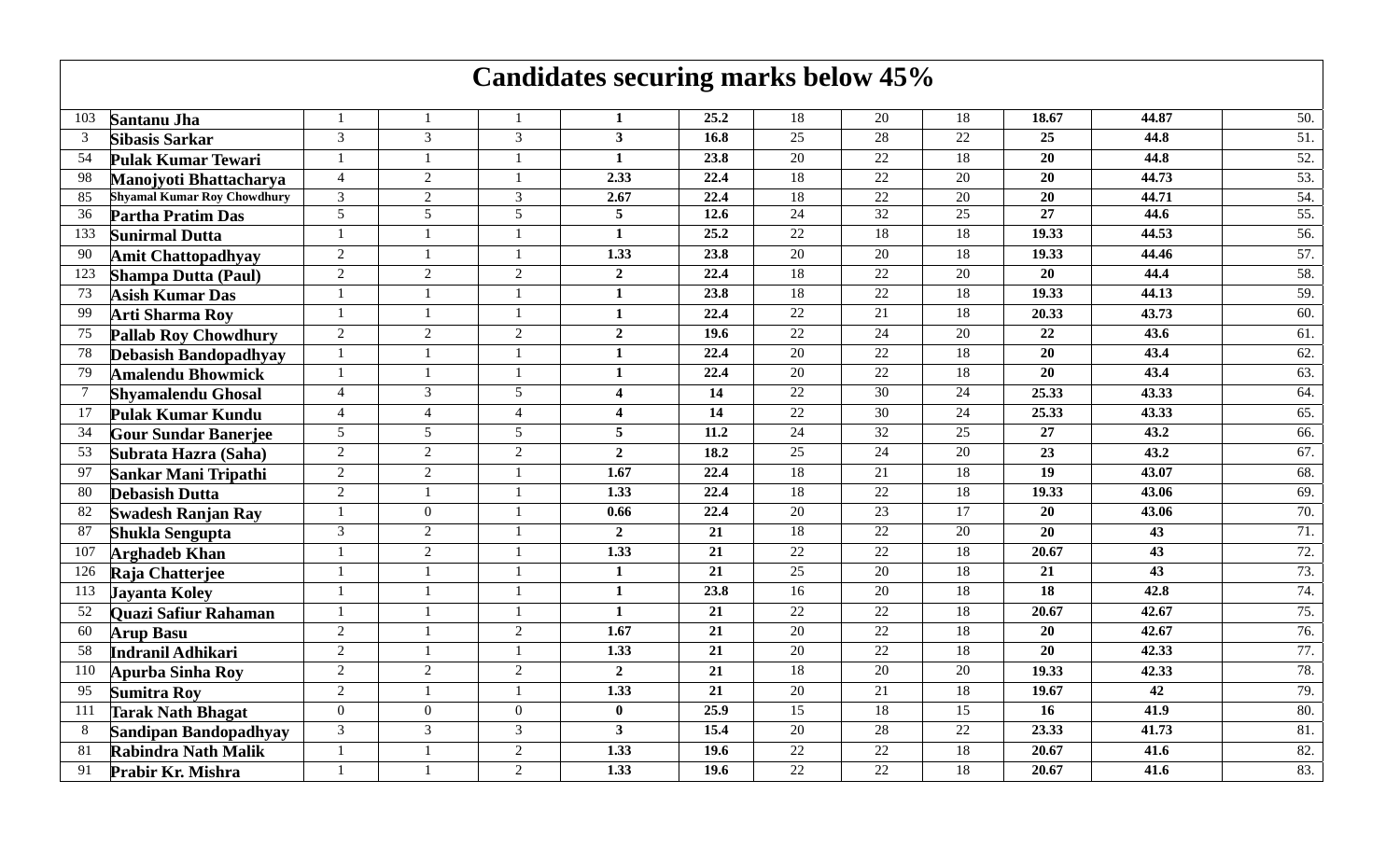| 118 | Gopal Chandra Karmakar         | $\overline{0}$   | $\overline{0}$   | $\overline{0}$   | $\mathbf{0}$            | 25.2              | $\overline{15}$ | 19              | 15              | 16.33           | 41.53 | 84.  |
|-----|--------------------------------|------------------|------------------|------------------|-------------------------|-------------------|-----------------|-----------------|-----------------|-----------------|-------|------|
| 131 | Sanchita Sarkar                | $\mathbf{0}$     | $\overline{0}$   | $\overline{0}$   | $\bf{0}$                | 23.8              | $\overline{20}$ | <sup>18</sup>   | 15              | 17.67           | 41.47 | 85.  |
| 132 | <b>Sandip Chowdhury</b>        | $\overline{0}$   | $\overline{0}$   | $\overline{0}$   | $\bf{0}$                | 23.8              | 20              | 18              | $\overline{15}$ | 17.67           | 41.47 | 86.  |
| 134 | <b>Subhasis Ghosh</b>          | $\mathbf{0}$     | $\overline{0}$   | $\overline{0}$   | $\bf{0}$                | 23.8              | $\overline{20}$ | <sup>18</sup>   | $\overline{15}$ | 17.67           | 41.47 | 87.  |
| 121 | <b>Sukumar Rav</b>             | $\overline{1}$   |                  | $\mathbf{1}$     | $\mathbf{1}$            | 22.4              | $\overline{15}$ | 20              | 18              | 17.67           | 41.07 | 88.  |
| 61  | <b>Samiran Dutta</b>           | $\mathbf{1}$     | $\overline{1}$   | $\overline{2}$   | 1.33                    | 19.6              | $\overline{20}$ | 22              | 18              | 20              | 40.93 | 89.  |
| 92  | Partha Sarathi Chakraborty     | $\overline{1}$   |                  |                  | 1                       | 21                | $\overline{18}$ | 20              | 18              | 18.67           | 40.67 | 90.  |
| 102 | Narendra Nath Dasgupta         | $\mathbf{1}$     |                  |                  | $\mathbf{1}$            | $\overline{21}$   | $\overline{18}$ | $\overline{20}$ | $\overline{18}$ | 18.67           | 40.67 | 91.  |
| 115 | Ashima Pal                     | $\overline{1}$   |                  |                  | 1                       | 21                | 18              | $\overline{20}$ | 18              | 18.67           | 40.67 | 92.  |
| 65  | Dwijendra Nath Roy Barman      | $\overline{1}$   |                  |                  | 1                       | 19.6              | 20              | 22              | 18              | 20              | 40.6  | 93.  |
| 117 | Sovan Kumar Mukhopadhyay       | $\boldsymbol{0}$ | $\overline{0}$   | $\overline{0}$   | $\mathbf{0}$            | 25.2              | 12              | 19              | $\overline{15}$ | 15.33           | 40.53 | 94.  |
| 105 | <b>Bidyut Kr. Roy</b>          | $\mathbf{0}$     | $\theta$         | $\overline{0}$   | $\mathbf{0}$            | 23.8              | $\overline{15}$ | 20              | 15              | 16.67           | 40.47 | 95.  |
| -11 | Subhobrata Chowdhury           | $\overline{2}$   | $\overline{3}$   | $\overline{2}$   | 2.33                    | 15.4              | 22              | $\overline{26}$ | $\overline{20}$ | 22.67           | 40.4  | 96.  |
| 86  | <b>Ashim Kumar Das</b>         | $\overline{2}$   | $\overline{2}$   | $\overline{2}$   | $\overline{2}$          | 18.2              | 18              | 22              | 20              | 20              | 40.2  | 97.  |
| 71  | <b>Debashish Halder</b>        | $\overline{2}$   | $\overline{2}$   | $\overline{2}$   | $\overline{2}$          | 16.8              | 20              | 24              | 20              | 21.33           | 40.13 | 98.  |
| 72  | Subhra Sankar Bhatta           | $\overline{2}$   | 2                | $\overline{2}$   | $\overline{2}$          | 16.8              | $\overline{20}$ | $\overline{24}$ | 20              | 21.33           | 40.13 | 99.  |
| 89  | <b>Daman Prasad Biswas</b>     | $\overline{1}$   |                  | $\mathbf{1}$     | $\mathbf{1}$            | 19.6              | $\overline{20}$ | $\overline{20}$ | 18              | 19.33           | 39.93 | 100  |
| 83  | <b>Karna Prasad Burman</b>     | $\overline{1}$   | $\overline{1}$   |                  | 1                       | $\overline{18.2}$ | 22              | 22              | $\overline{18}$ | 20.67           | 39.87 | 101  |
| 129 | <b>Sudeshna Dey Chatterjee</b> | $\mathbf{0}$     | $\overline{0}$   | $\overline{0}$   | $\bf{0}$                | 23.8              | $\overline{15}$ | 18              | 15              | 16              | 39.8  | 102  |
| 93  | Debabrata Mukherjee            | $\overline{1}$   |                  |                  | $\mathbf{1}$            | 19.6              | $\overline{18}$ | $\overline{21}$ | 18              | $\overline{19}$ | 39.6  | 103  |
| 56  | Somnath Mukherjee              | $\boldsymbol{0}$ | $\overline{1}$   | $\mathbf{1}$     | 0.66                    | 19.6              | 20              | 22              | 16              | 19.33           | 39.59 | 104  |
| 106 | <b>Arabinda Panti</b>          | $\overline{1}$   |                  |                  | 1                       | 18.2              | 20              | 22              | 18              | 20              | 39.2  | 105  |
| 12  | Abani Kanta Laha               | $\overline{1}$   | $\overline{1}$   | $\mathbf{1}$     | $\mathbf{1}$            | 16.8              | 20              | 24              | $\overline{20}$ | 21.33           | 39.13 | 106. |
| 84  | <b>Tapan Kumar Sinha</b>       | $\mathbf{0}$     | $\overline{0}$   | $\overline{0}$   | $\bf{0}$                | 22.4              | 15              | 20              | 15              | 16.67           | 39.07 | 107  |
| 116 | Ali Biswas (Sarkar)            | $\mathbf{0}$     | $\Omega$         | $\overline{0}$   | $\mathbf{0}$            | 22.4              | $\overline{15}$ | 20              | 15              | 16.67           | 39.07 | 108  |
| 122 | Subash Kumar Kar               | $\boldsymbol{0}$ | $\Omega$         | $\overline{0}$   | $\mathbf{0}$            | 22.4              | $\overline{15}$ | $\overline{20}$ | $\overline{15}$ | 16.67           | 39.07 | 109  |
| 125 | Md. Shabbar Rashidi            | $\mathbf{0}$     | $\overline{0}$   | $\overline{0}$   | $\mathbf{0}$            | 22.4              | $\overline{15}$ | 20              | 15              | 16.67           | 39.07 | 110  |
| 128 | <b>Prasad Kr. Roy</b>          | $\boldsymbol{0}$ | $\theta$         | $\overline{0}$   | $\mathbf{0}$            | 22.4              | $\overline{15}$ | $\overline{20}$ | $\overline{15}$ | 16.67           | 39.07 | 111  |
| 13  | Tapan Kumar Sinha – I          | $\overline{3}$   | $\mathfrak{Z}$   | $\overline{3}$   | $\overline{\mathbf{3}}$ | 14                | 22              | 28              | $\overline{22}$ | 24              | 39    | 112  |
| 127 | Himadri Shankar Ghosh Hazra    | $\mathbf{0}$     | $\overline{0}$   | $\overline{0}$   | $\bf{0}$                | 21                | 18              | 20              | 15              | 17.67           | 38.67 | 113  |
| 22  | <b>Gulam Nabi</b>              | $\overline{3}$   | 3                | 3                | $\overline{\mathbf{3}}$ | 14                | 20              | 22              | 22              | 21.33           | 38.33 | 114  |
| 9   | Subodh Kumar Batabyal          | $\overline{2}$   | $\overline{3}$   | $\mathfrak{Z}$   | 2.66                    | 12.6              | 20              | 28              | 20              | 22.67           | 37.93 | 115  |
| 124 | <b>Chowdhury Hefazat Karim</b> | $\mathbf{0}$     | $\boldsymbol{0}$ | $\boldsymbol{0}$ | $\mathbf{0}$            | 19.6              | $\overline{20}$ | 20              | $\overline{15}$ | 18.33           | 37.93 | 116. |
| 112 | Ajoy Kumar Mukherjee           | $\mathbf{0}$     | $\mathbf{0}$     |                  | 0,33                    | 25.2              | $\overline{12}$ | <sup>18</sup>   | 16              | 15.33           | 37.86 | 117. |
| 119 | <b>Fatik Chandra Mondal</b>    | $\boldsymbol{0}$ | $\mathbf{0}$     | $\overline{0}$   | $\bf{0}$                | 19.6              | 18              | 20              | $\overline{15}$ | 17.67           | 37.27 | 118  |
| 49  | Jayanta Chakraborty            | $\overline{2}$   |                  | $\mathbf{1}$     | 1.33                    | 15.4              | $\overline{20}$ | 22              | 19              | 20.33           | 37.06 | 119  |
| 120 | <b>Hidayatullah Bhutia</b>     | $\mathbf{0}$     | $\overline{0}$   | $\overline{0}$   | $\mathbf{0}$            | 21                | 12              | 20              | 15              | 15.67           | 36.67 | 120. |